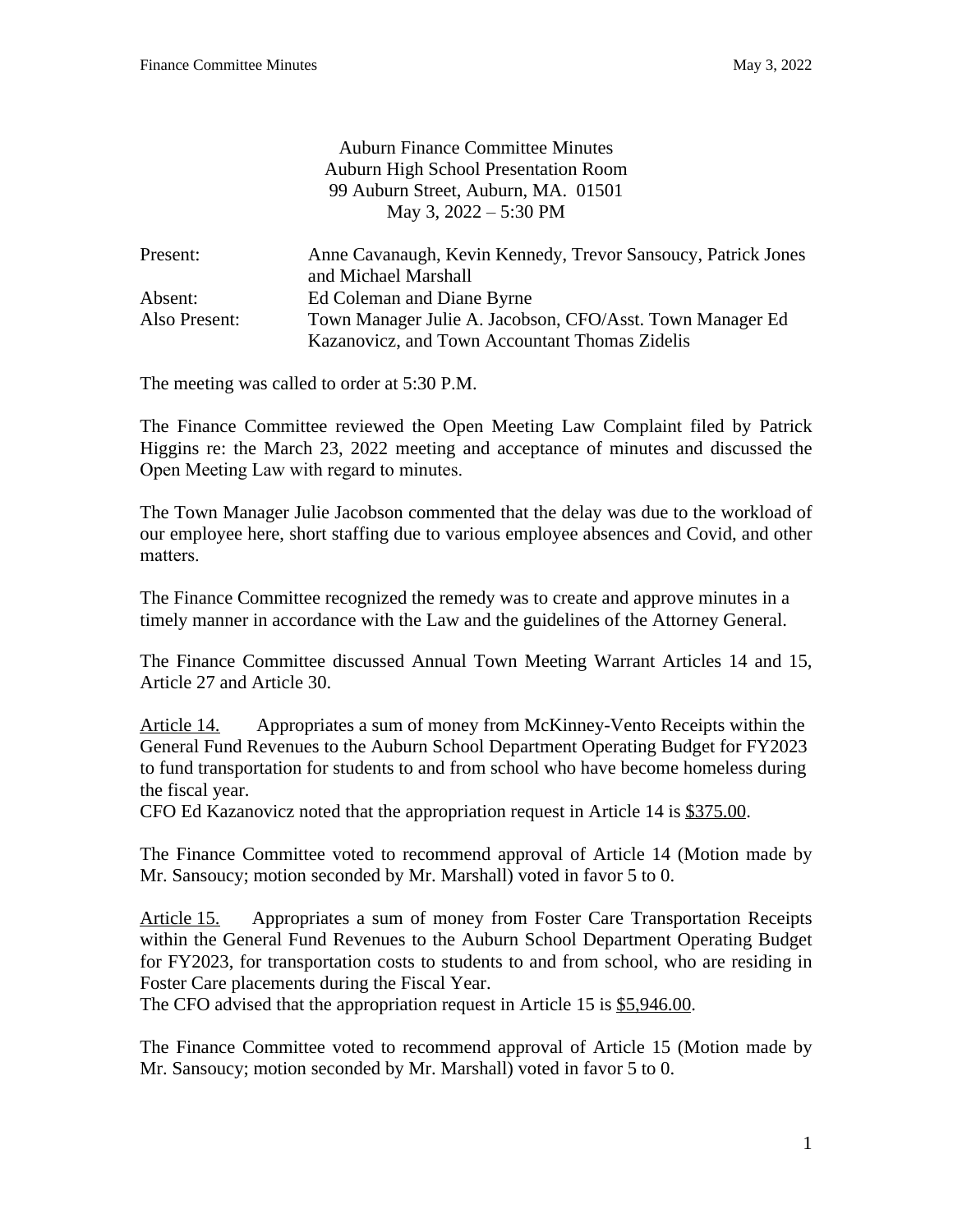Article 27. Appropriates a sum of money from Cable Retained Earnings to cover unforeseen cost overruns due to the COVID Pandemic and resulting supply chain inflation crises, and mold and asbestos remediation at Camp Gleason. The appropriation request in Article 27 is \$86,990.06.

The Finance Committee voted to recommend approval of Article 27 (Motion made by Mr. Sansoucy; motion seconded by Mr. Marshall) voted in favor 5 to 0.

Article 30. Appropriates a sum of money from the Town of Auburn Stabilization Account for the replacement of the DPW Highway roof. The appropriation request in Article 30 is \$100,000.00.

The Finance Committee voted to recommend approval of Article 30 (Motion made by Mr. Sansoucy; motion seconded by Mr. Marshall) voted in favor 5 to 0.

The Finance Committee considered transfer requests.

# #01161 Town Clerk:

\$11,001.00 from Acct. #011322-5782 Salary and Wage Reserve to Acct. #011611-511102 Clerical Salary, to provide funding for employee lump sum payout on leaving employment and temporary office coverage. CFO Ed Kazanovicz explained the need for this transfer.

The Finance Committee voted to approve the transfer (Motion made by Mr. Marshall; motion seconded by Mr. Sansoucy) voted in favor 5 to 0.

### Department of Public Services #01541 Senior Center/Elder Affairs:

\$3,000.00 from Acct. #015411-511115 Van Drivers to Acct. #015412-5480 Minibus/Gas. Executive Director Jean Boulette was present and explained that the transfer was to cover the deficit for gasoline for vans due to increased costs.

The Finance Committee voted to approve the transfer (Motion made by Mr. Sansoucy; motion seconded by Mr. Marshall) voted in favor 5 to 0.

# #01210 Police Department:

\$8,500.00 from Acct. #011322-5781 Reserve Fund to Acct. #012112-5380 Miscellaneous Services, for Police Department Assessment Centers.

Provisional Lt. Scott Mills explained what assessment centers are and what role they have in police promotions/appointments. These assessment centers were conducted for the positions of Police Chief, Deputy Police Chief, Lieutenant and Sergeants. Provisional Lt. Mills said that the transfer would offset the costs for the assessment centers.

The Finance Committee voted to approve the transfer (Motion made by Mr. Marshall; motion seconded by Mr. Sansoucy) voted in favor 5 to 0.

### Department of Public Works (DPW) #01421 Highway:

\$4,900.00 from Acct. #014232-5328 Line Painting to Acct. #014232-5801 Sweeper Brooms. Asst. DPW Director/Sewer Superintendent Nick Swartz was present and explained the need to purchase sweeper brooms to sweep the remaining precincts.